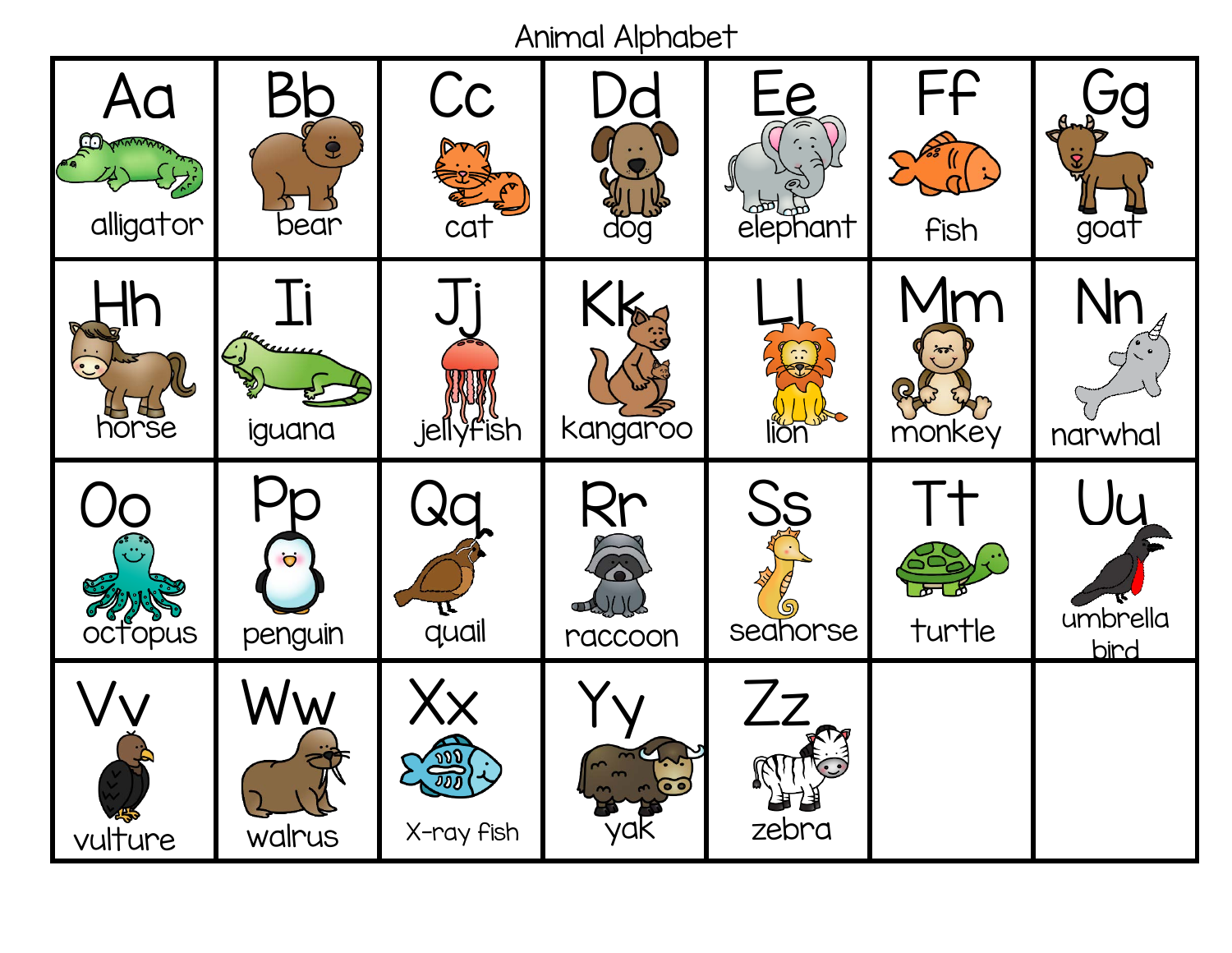| <b>Animal Alphabet</b>                  |                           |                                |                                    |                                                   |              |                                  |  |  |  |  |  |
|-----------------------------------------|---------------------------|--------------------------------|------------------------------------|---------------------------------------------------|--------------|----------------------------------|--|--|--|--|--|
| alligator                               | $\ddot{\bullet}$<br>bear  | Cc<br>cat                      | dog                                | Pλ<br>l <sub>o</sub> bt <sub>ab</sub><br>elephant | FF<br>Fish   | $\overline{\mathcal{Z}}$<br>goat |  |  |  |  |  |
| فوجي<br>$H \oplus H$                    | iguana                    | jellyfish                      | Kka<br>kangaroo                    | lion                                              | ふが<br>monkey | narwhal                          |  |  |  |  |  |
| <b>octopus</b>                          | $\ddot{\circ}$<br>penguin | quail                          | ╳<br>΄<br><b>CENTRO</b><br>PACCOON | Ss<br>Seahorse                                    | turtle       | umbrella<br>bird                 |  |  |  |  |  |
| $\checkmark$<br>$\checkmark$<br>vulfure | walrus                    | $\binom{5}{200}$<br>X-ray fish | $\sim$<br>ರ್                       | zebra                                             |              |                                  |  |  |  |  |  |